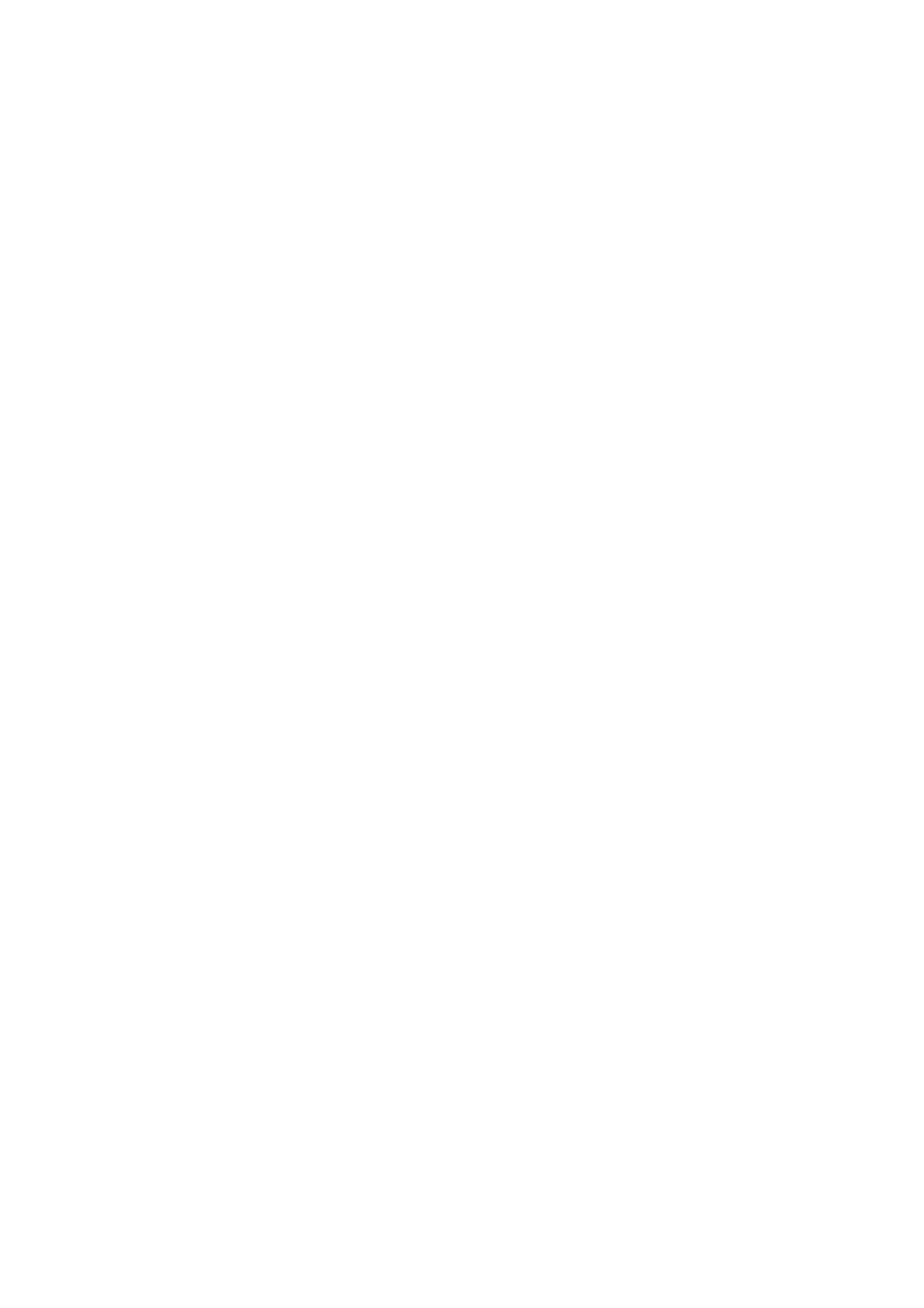## Shortlisted Candidates for Written Examination

| TBHV           |                   |                             |                                                                                         |
|----------------|-------------------|-----------------------------|-----------------------------------------------------------------------------------------|
| $SL$ No        | Candidate<br>Code | <b>Name of Candidate</b>    | <b>Address</b>                                                                          |
| 1              | TBHV-2            | <b>JAYAKRISHNAN M S</b>     | <b>MAHILA MANDIRAM</b><br><b>CHATHINAMKULAM</b><br>CHANDANATHOPE P O KOLLAM<br>691014   |
| $\overline{2}$ | TBHV-8            | <b>ABHIRAMI M R</b>         | K K NIVAS, MEENADU,<br>NEDUNGOLAM P O, KOLLAM PIN<br>691334                             |
| 3              |                   | TBHV-13 RESHMI BAI J C      | KULANGARAZHIKATHU VEEDU,<br>MERA-83, MUNDAKKAL EAST,<br><b>KOLLAM</b>                   |
| 4              |                   | <b>TBHV-14 BISNA BABU B</b> | <b>KRISHNANJANAM</b><br>THUDAYANNOOR P O KADAKKAL<br>MANALUVATTOM, KOLLAM PIN<br>691536 |
| 5              |                   | TBHV-15 NAJILA T            | SUDHEER MANZIL P V NORTH<br>THAZHAVA KOLLAM<br><b>KARUNAGAPPALLY</b>                    |
| 6              |                   | <b>TBHV-25 SREEDHANYA S</b> | DHANYA BHAVANAM, PADA<br>NORTH PO, KARUNAGAPPALLY,<br>KOLLAM PIN-690518                 |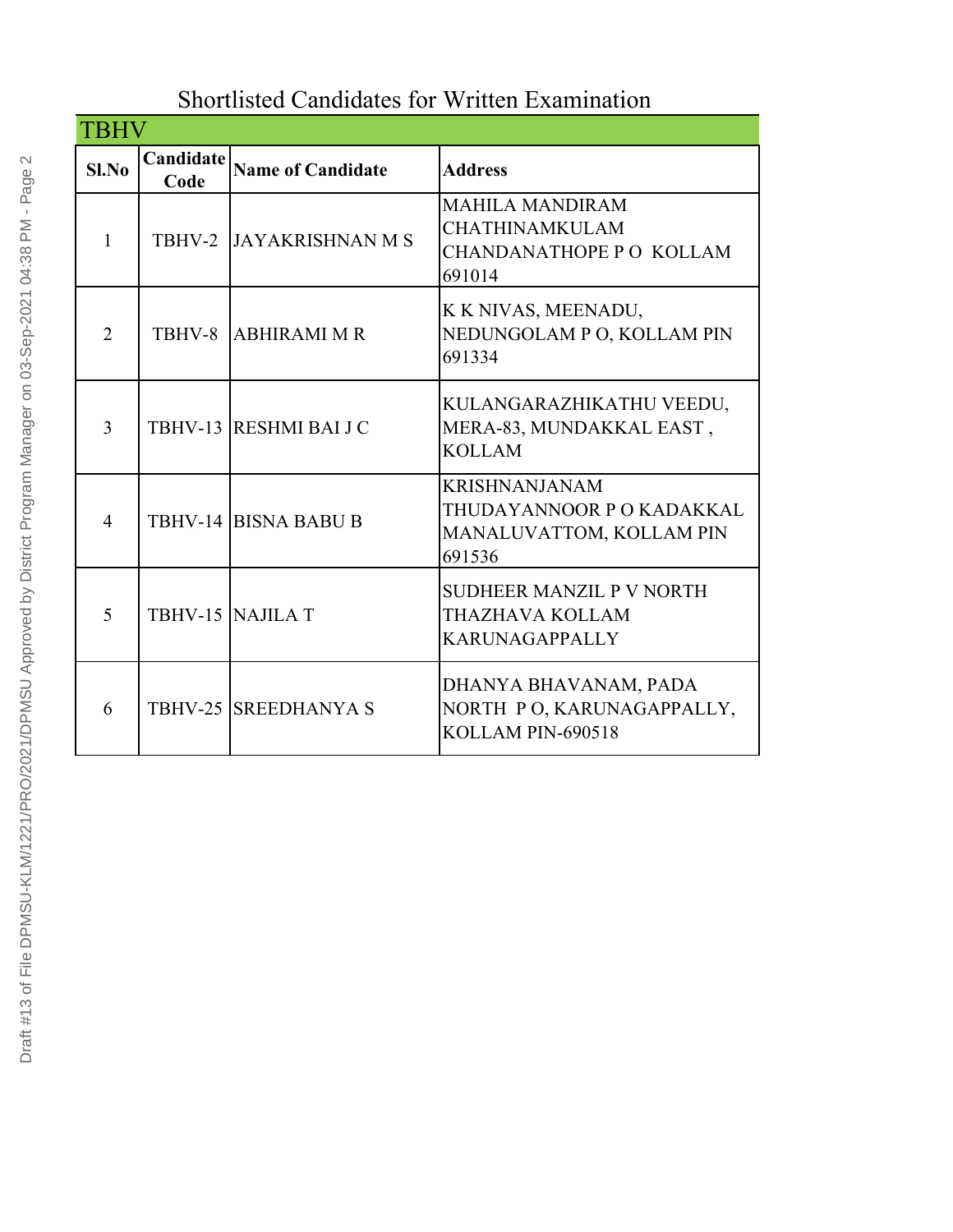| <b>Specialist Medical Officer</b> |                   |                          |                                                                                                           |
|-----------------------------------|-------------------|--------------------------|-----------------------------------------------------------------------------------------------------------|
| Sl.No                             | Candidate<br>Code | <b>Name of Candidate</b> | <b>Address</b>                                                                                            |
| $\mathbf{1}$                      |                   | SPMO-2 DIVYALEKSHMID     | SREEPADAM, KURUMANNA,<br><b>MUKHATHALA</b><br>PO,KOLLAM,691577                                            |
| $\overline{2}$                    | $SPMO-3$          | Dr V VYSAKH              | PADMALAYAM POONTHAL<br><b>NAGAR 35 KACHERY PO</b><br><b>KOLLAM 691013</b>                                 |
| 3                                 | SPMO-4            | Dr Susan Sam Varghese    | Azeezia Medical College,<br>Meyanoor Kummallor<br>Meeyannoor Road, Diamond<br>Hill, Kollam Adichanalloor, |
| $\overline{4}$                    | $SPMO-5$          | <b>ANJANA SUKUMARAN</b>  | ARUNODAYAM,<br>VAYANKAM, NJAKKANAL<br>P.O, OACHIRA, KOLLAM<br><b>DIST PIN 690533</b>                      |
| 5                                 | SPMO-6 I SELVI    |                          | TC 95/2081(5), Chennilode,<br>Ayankaali Road, Kannamoola.<br>695011                                       |
| 6                                 | $SPMO-8$          | Akhil K R                | Flat No 7, Safallyam Tower,<br>Vallikavu, Kollam 690525                                                   |
| 7                                 | SPMO-9            | Dr Shinimol S            | Sudheer Manzil,<br>Nedumpaikulam, Kundara<br>691505                                                       |
| 8                                 |                   | SPMO-11 Krishna PH       | Kumaramangalam,<br>Aralummoodu PO,<br>Neyyattinkara,<br>Thiruvananthapuram, 695123                        |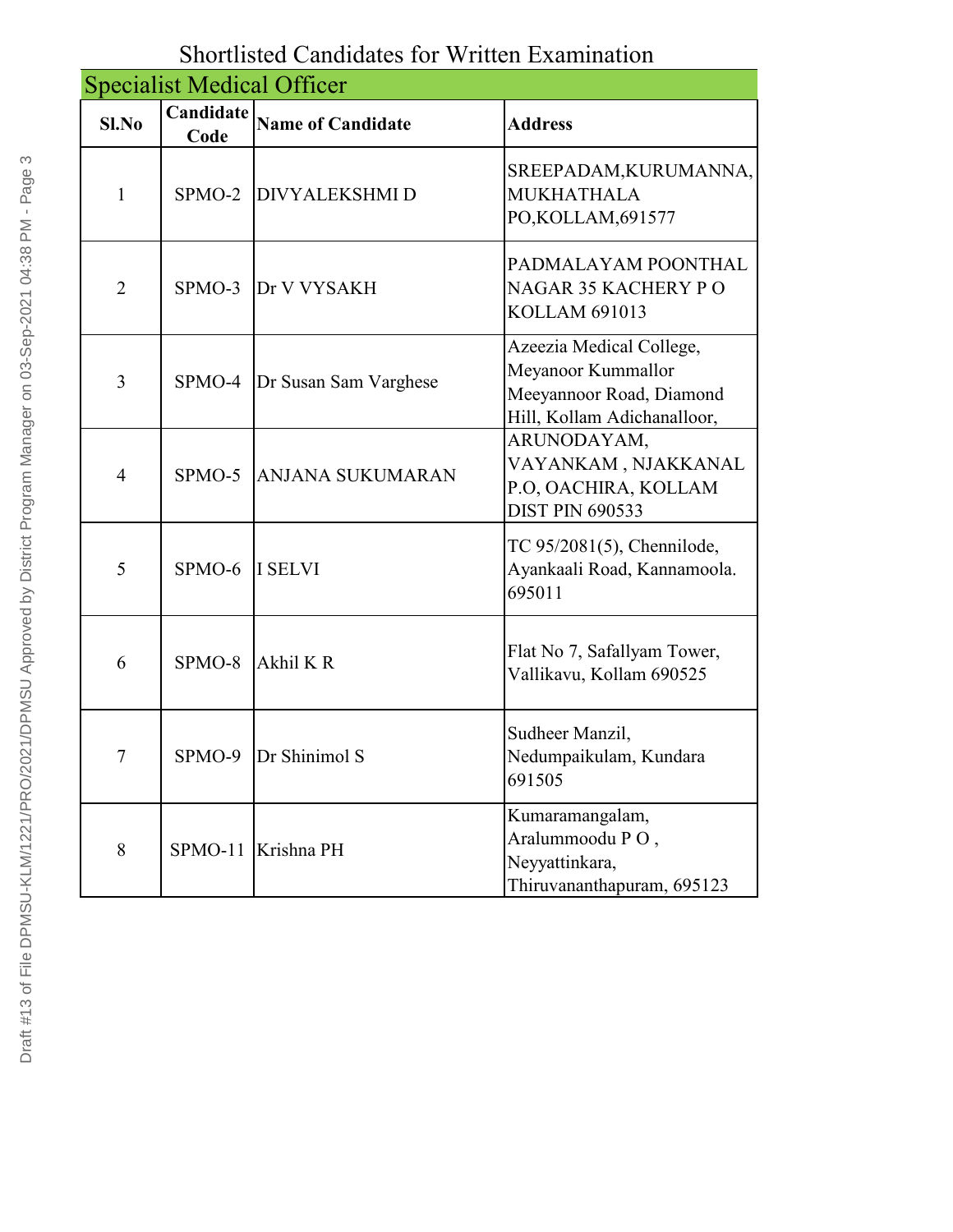|                | <b>Special Educator</b> |                          |                                                                                          |
|----------------|-------------------------|--------------------------|------------------------------------------------------------------------------------------|
| $Sl$ . No      | Candidate<br>Code       | <b>Name of Candidate</b> | <b>Address</b>                                                                           |
| $\mathbf{1}$   | SPED-2                  | Gangambika Gopi          | Thannivelikkuzhiyil (H),<br>Pazhayidom P O Pazhayidom<br>Kottayam 686520                 |
| $\overline{2}$ | SPED-4                  | <b>ASHAL</b>             | KANNANKARA AZHIKATHU<br><b>VEEDU</b><br><b>CHATHINAMKULAM</b><br><b>CHANDANATHOPE PO</b> |
| 3              | SPED-5                  | <b>JOLLY J</b>           | <b>J S VILLA, CARITHAS</b><br>GARDEN, THANNY,<br>MAYYANAD P O, KOLLAM,<br>691303         |
| $\overline{4}$ | SPED-9                  | <b>JULIET P ABRAHAM</b>  | PEZHUTHUMMOOTTIL,<br>ANIKAD POST,<br>MALLAPPALLY,<br>PATHANAMTHITTA 689585               |
| 5              |                         | SPED-13 SILPA SUDHAKARAN | PAREKADAVIL(H)<br>PULICKALKAVALA PO<br>VAZHOOR KOTTAYAM<br>686515                        |
| 6              | SPED-15                 | Anju krishna             | SREERAJ BHAVAN,<br>ITHITHANAM P.O,<br>CHANGANACHERRY, KOTT<br>AYAM, PIN: 686535          |
| $\overline{7}$ |                         | SPED-16 Remya K Remanan  | Kannankara Nivas,<br>Chathakulam PO, Poruvazhy,<br>kollam, 690520                        |
| 8              | SPED-17                 | <b>JUSTIN GEORGE</b>     | Kottarathil House, Teekoy P.O.<br>Kottayam-686580                                        |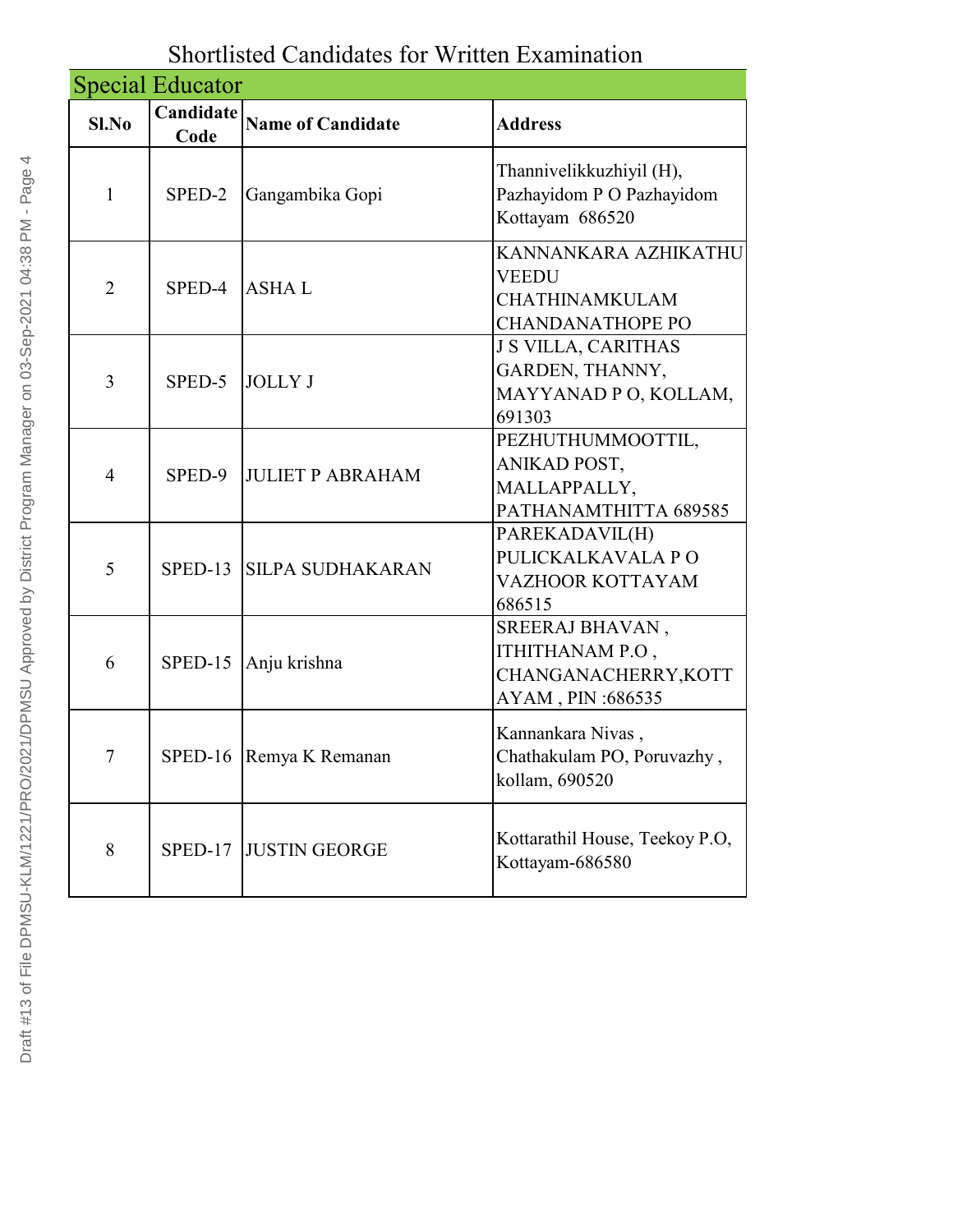## Shortlisted Candidates for Written Examination

| Audiologist    |                   |                          |                                                                                         |
|----------------|-------------------|--------------------------|-----------------------------------------------------------------------------------------|
| Sl.No          | Candidate<br>Code | <b>Name of Candidate</b> | <b>Address</b>                                                                          |
| 1              | $AUD-1$           | Parvathy A Nair          | Sreesadanam House,<br>Keezhcherimel, Chengannur P.<br>O. Alappuzha Dist.689121          |
| $\overline{2}$ | $AUD-3$           | <b>ARSHAN</b>            | THANNIMOOTTIL VEEDU<br>CHACHIPUNNA PUNNALA<br>PO PATHANAPURAM<br>KOLLAM DIST PIN 689696 |
| 3              | $AUD-7$           | <b>ROSHNI KUNJUMON</b>   | <b>KOTTUMAMVILA</b><br><b>PULAMON PO</b><br>KOTTARAKARA 691531                          |
| $\overline{4}$ | $AUD-10$          | Athulya Rose             | Udayaroses, olayil, the vally p.o.<br>kollam, kerala. Pin: 691009                       |
| 5              | $AUD-11$          | <b>ALKA NAIR</b>         | ANITHALAYAM, KALARCOD<br>E, SANATHANAPURAM P.O.<br>ALAPPUZHA, PIN-688003                |
| 6              | $AUD-12$          | <b>SMITHRA SURESH</b>    | VIVEK VILLA,<br><b>ALTHARAMOODU</b><br>KADAKKAL, P.O., KOLLAM,<br>PIN:691536            |
| 7              | $AUD-13$          | <b>ANUJA S</b>           | AKSHARAM, NETTAYAM.P.<br>O, AMBALAMKUNNU, KOLL<br>AM, 691537                            |
| 8              | $AUD-16$          | Fousy A                  | Karalil Manzil, kadathoor p.o.<br>Thazhava,<br>karunagappally, 690523                   |
| 9              | $AUD-19$          | <b>Sharon Susan Sam</b>  | Chaithram, Chirattakonam,<br>Vettikavala post, Kottarakara,<br>Kollam, 691538           |
| 10             | $AUD-22$          | <b>TEENU THERESE</b>     | KANNEZHATHUTHARA [H],<br>AMBIKAMARKET P.O.<br>VAIKOM, KOTTAYAM<br>DISTRICT, 686144      |
| 11             | $AUD-23$          | <b>JIMCY JOY</b>         | <b>KUDILIL</b><br>HOUSE, KANAKKARY<br>P.O, KOTTAYAM PIN: 686632                         |